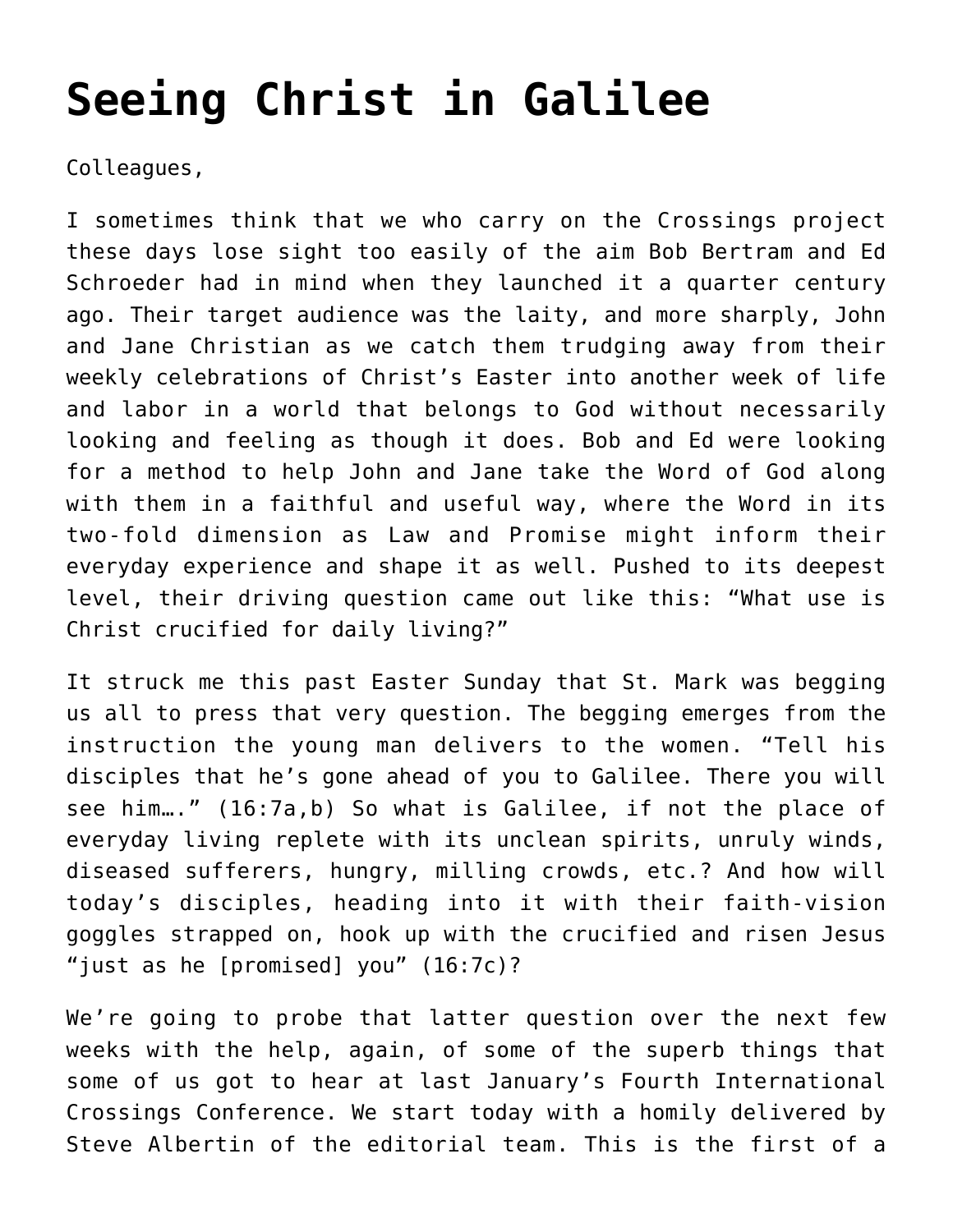series he prepared as conference chaplain on texts drawn from the Sermon on the Mount. Early this Easter Week I read it again and was startled both by its timeliness for this current moment in the church year and by its strength in addressing that question posed first by Mark and much, much later by Bob and Ed. May you be startled and strengthened as well.

Peace and Joy, Jerry Burce, for the editorial team

**"WHO DO YOU THINK YOU ARE?" Matthew 5:1-12 Crossings Conference Homily 1 January 23, 2012 Morning Prayer**

You are patiently waiting in a traffic jam when a car suddenly speeds by on the shoulder passing up all the traffic and cuts in at the last moment just before the lane ends. How can someone be so rude and inconsiderate? All you want to say is "Who do you think you are?"

I am sure that Jesus encountered a similar reaction when he uttered the Beatitudes. He brashly declares that the world is not as it appears to be and that he has the authority to create a new one. Those who heard him must have wondered, "**Who do you think you are?**"

Jesus dares to rearrange the world as we know it. "Blessed are the poor in spirit, those who mourn, the meek, the merciful, the pure in heart…and those who are persecuted, reviled and against whom all kinds of evil is spoken."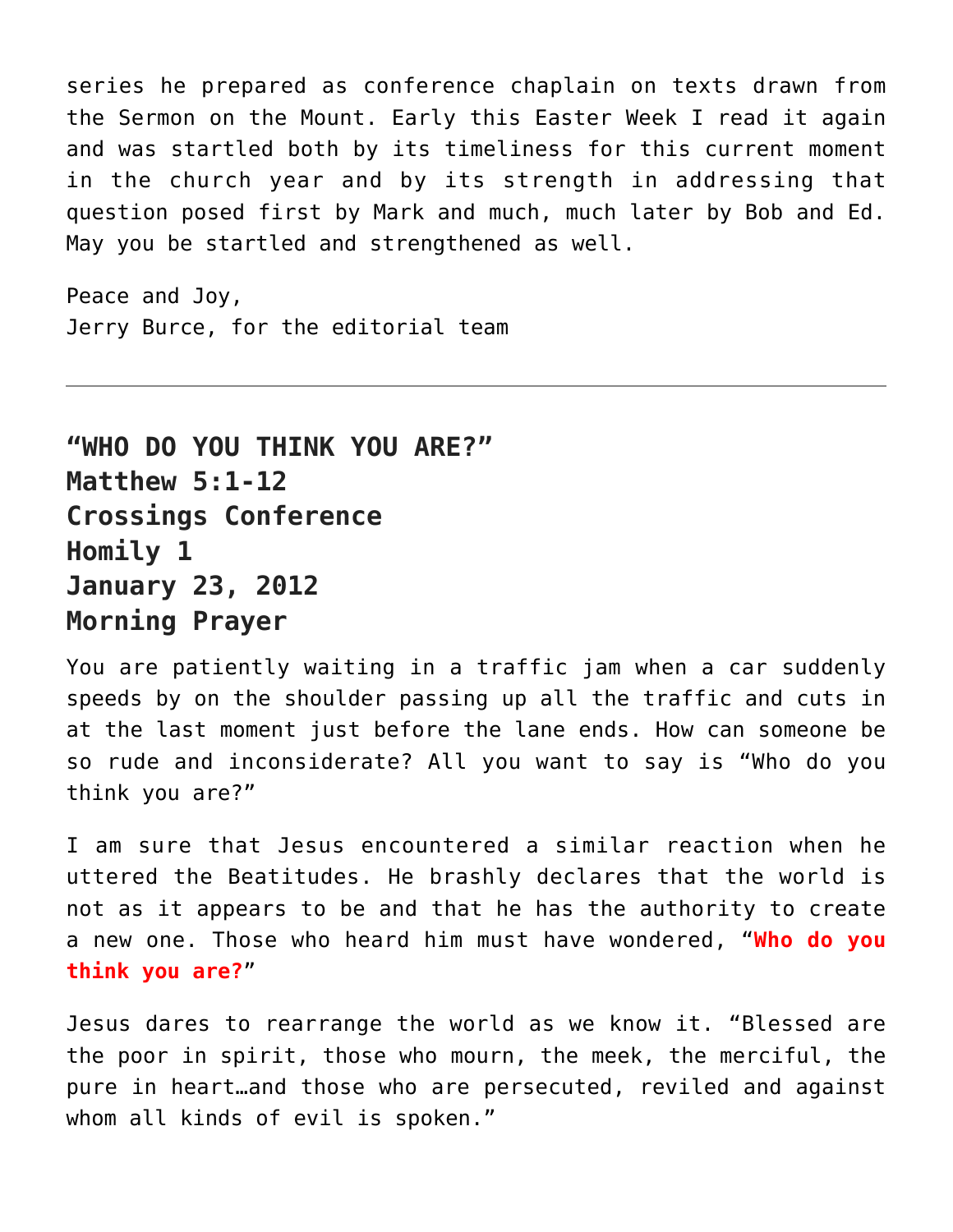Like some brash heckler in a crowd or some speeding driver who cuts in line, Jesus thumbs his nose at a world that has got it all wrong. No wonder Jesus' critics complained, "**Who do you think you are?**"

It gets worse. Jesus not only defies the social conventions of the world, he dares to contradict God. God gives people what they deserve. God blesses those who follow God's Law and curses those who don't. God loves the righteous and punishes the wicked. BUT Jesus insists that God is partial to those who don't deserve a thing and smiles on those for whom life has gone south.

Those who heard him must have wondered, "**Who do you think you are?**"

And Jesus sighed, "I'm glad you asked. Watch, listen, and you will find out."

Jesus' answers startle and surprise. He dares to call the creator of the universe, "Daddy." As an uppity adolescent in the temple in Jerusalem, he declares that he must be about his "father's business." He wasn't referring to the carpentry business in Nazareth. He audaciously claims that "No one comes to the Father but by me."

Repeatedly Jesus dares to hang out with sinners as if God approves!

Jesus tells stories that portray what God is up to in him. In these odd stories merit does not matter. Here there is no ladder to climb or pecking order to defend.

Laborers in the vineyard are all paid the same whether they worked all day or for only the last five minutes.

A shepherd runs a crazy business by leaving behind 99 sheep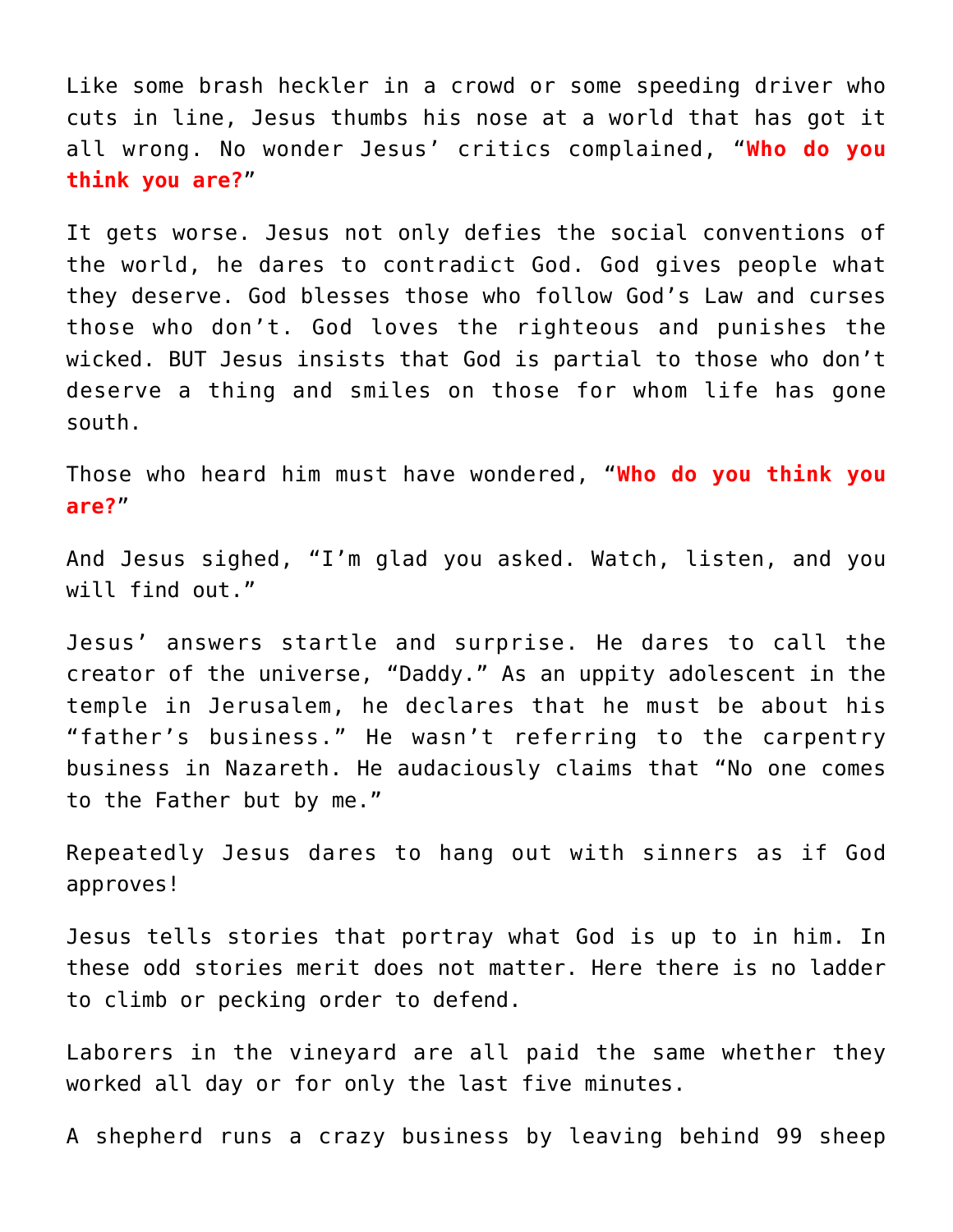unprotected in the wilderness for the sake of one dopey sheep that got lost.

A father welcomes home a wicked, ungrateful, and undeserving son who had wasted his life in riotous living.

In this new and crazy world God blesses the poor, the hungry, the sorrowful, and the outcast regardless of how undeserving they might be.

"Jesus, **who do you think you are**,…God or something?"

Such an upstart cannot be tolerated! Blasphemy! Jesus must die.

It was people like us who killed Jesus. It was people who wanted to be good, who get out of bed on a Sunday morning to go to church, who go to conferences in the middle of winter, in the cold, who could not tolerate this recklessly generous Jesus.

So they, we, hung Jesus on a cross. They, we, mocked him and demanded that Jesus come down from the cross. When Jesus doesn't come down from the cross and dies, they, we, are relieved.

"See, he was wrong. God only loves those who are worth loving. Jesus was misguided. God will not be mocked. Everyone finally gets what they deserve. Jesus, did you actually think that you could get away with undermining God?"

But because that was not the end of the story, we are here today. When Jesus was raised from the dead, all bets were off. It was a stunning conclusion to Jesus' story, every bit as stunning as it was that day when Jesus uttered these blessings on the mountain. When God raised Jesus from the dead, God vindicated everything that Jesus had said and done. Yes, Jesus got it right! "Blessed are the poor, the hungry, the sorrowful and the outcast!"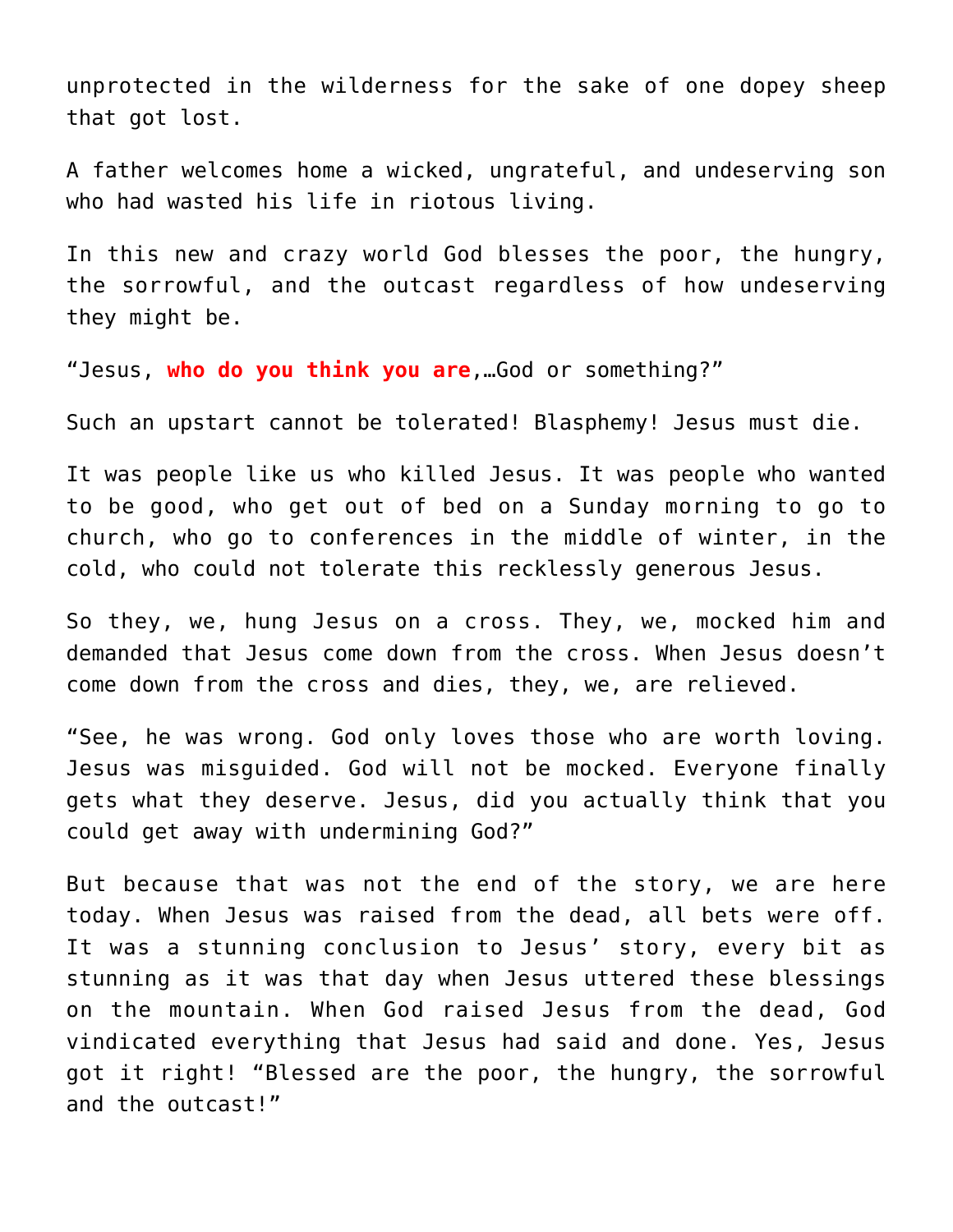Because Jesus Christ is risen from the dead, Jesus truly is what he claimed to be. The reversal he authorized in the Beatitudes was not wishful thinking or the deranged dreams of some fool. It was no pie in the sky sweet by and by. It was "the real world!"

When we believe what Jesus says, we "get to" live our lives differently. We "get to" live with honesty, integrity, doing what is right and not just what is approved by the latest opinion poll. In the midst of an anxiety-ridden world, we like lilies in the field do not need to worry about what to eat or what to wear.

Even when we are at the end of the line, the back of the bus, the rear of the room, the bottom of the list, the last one chosen because no one wants us on their team, or as their pastor, sitting on the bench because the coach won't play us, alone on a Saturday night without a date, even when we wonder if we can make ends meet, if we can survive the terrifying diagnosis, even when tears flow down our cheeks, we can rejoice and be glad, because standing there next to us with his arm around us is Jesus!

We can turn the other cheek and go the extra mile. We can believe that our dreadful past has been forgiven. We no longer need to be ashamed. We can come clean. We can tell the truth, in this brave, new, real world of the Kingdom of God.

So, when someone snidely remarks, "**Who do you think you are?**" we can answer, "Just ask Jesus. He says we're blessed."

*The Divorce of Sex and Marriage: Sain Sex*, a new book by Robert Bertram, is now available for a \$10 donation to Crossings. Please include \$3 for shipping and handling, and send your request to clessmann@charter.net.